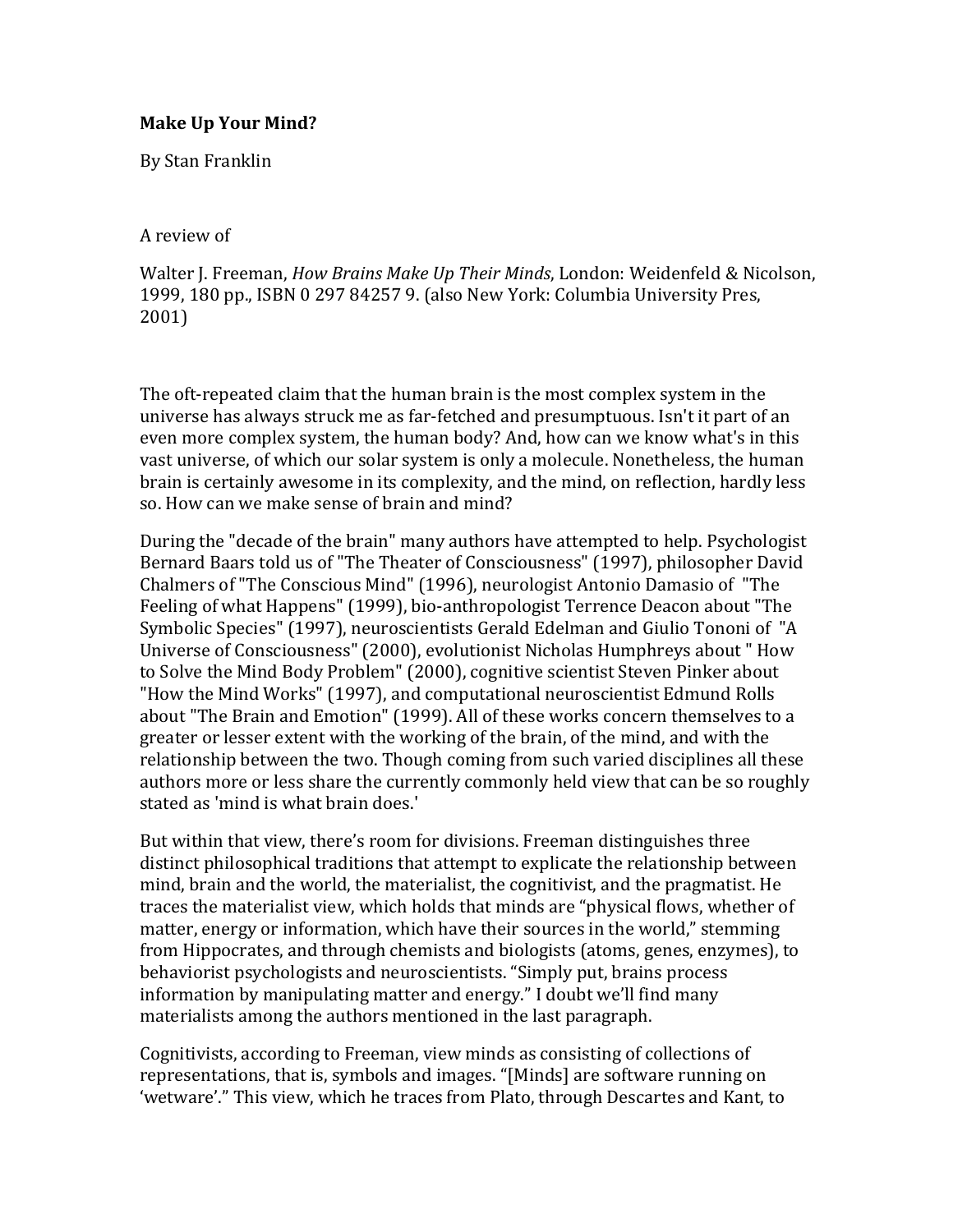Chomsky and the AI founders, is probably held, in some form, by most of the authors mentioned in the last paragraph. I suspect it's today's dominant view of mind.

In Freeman's words, pragmatists view minds as "dynamic structures that result from actions into the world," stressing the importance of action and of active perception. He traces their roots from Aristotle through Aquinas, Heidegger, Merleau-Ponty, and Gibson. While pragmatists may be represented in the previous paragraph's list of authors, they'd surely be rare. Perhaps, among them, only Baars (personal communication) and Edelman (1987) explicitly reject the computer metaphor. Freeman himself subscribes firmly to this pragmatist view, as we'll see in the rest of this review.

But before exploring some of the ideas central to Freeman's quite modern and scientific form of pragmatism, I feel compelled to warn the reader of my bias, which will surely influence this exploration. I consider Freeman's seminal introduction of a non-linear dynamical systems model to explain how a rabbit distinguishes between the odor of a carrot and the odor of a fox (e.g., Skarda & Freeman 1987) to be an extraordinarily significant contribution to neuroscience, one deserving of a Nobel Prize. I suspect that such models, involving decisions made by means of trajectories of brain states falling into particular basins of attraction, will prove increasingly effective in explicating various cognitive processes. Going even further out on the limb, I suspect they may prove to be the only suitable models for many of these processes. But, on to Freeman's ideas.

Written in a leisurely and engaging style for the intelligent layperson, this little book is exceptionally well titled. It's about how brains make up their minds, in other words, about how the brain decides what the organism should do next. In my view this is "the only question there is," in the sense that every animal, indeed every autonomous agent (Franklin & Graesser 1997), spend its life ("life") continually answering it moment by moment (Franklin 1995). Let's go on to explore Freeman's account of how brains and their minds continually answer this question.

True to the pragmatic tradition, action in the world is central to the book, which is concerned with describing "a neural basis for goal-directed action." We select a goaldirected action by forming the intention to act. This intention directs the "action toward some future goal." This intention is formed by a process called assimilation, during which "meanings arise as a brain creates intentional behaviors and then changes itself in accordance with the sensory consequences of those behaviors." Thus meanings are internal, unique to each person, arising from our choices and actions. But, what about books, movies, gestures, courtship displays, etc? While these may represent meanings, "[b]rains alone have meanings". All this fleshes out the view propounded by Oyama in her *Ontology of Information* (1985). Freeman views perception as the "organization of sensations and the construction of meanings." 

And, just where in the brain does all this choosing of goals, forming of intentions and developing oof meanings take place? Essentially, everywhere. "The entire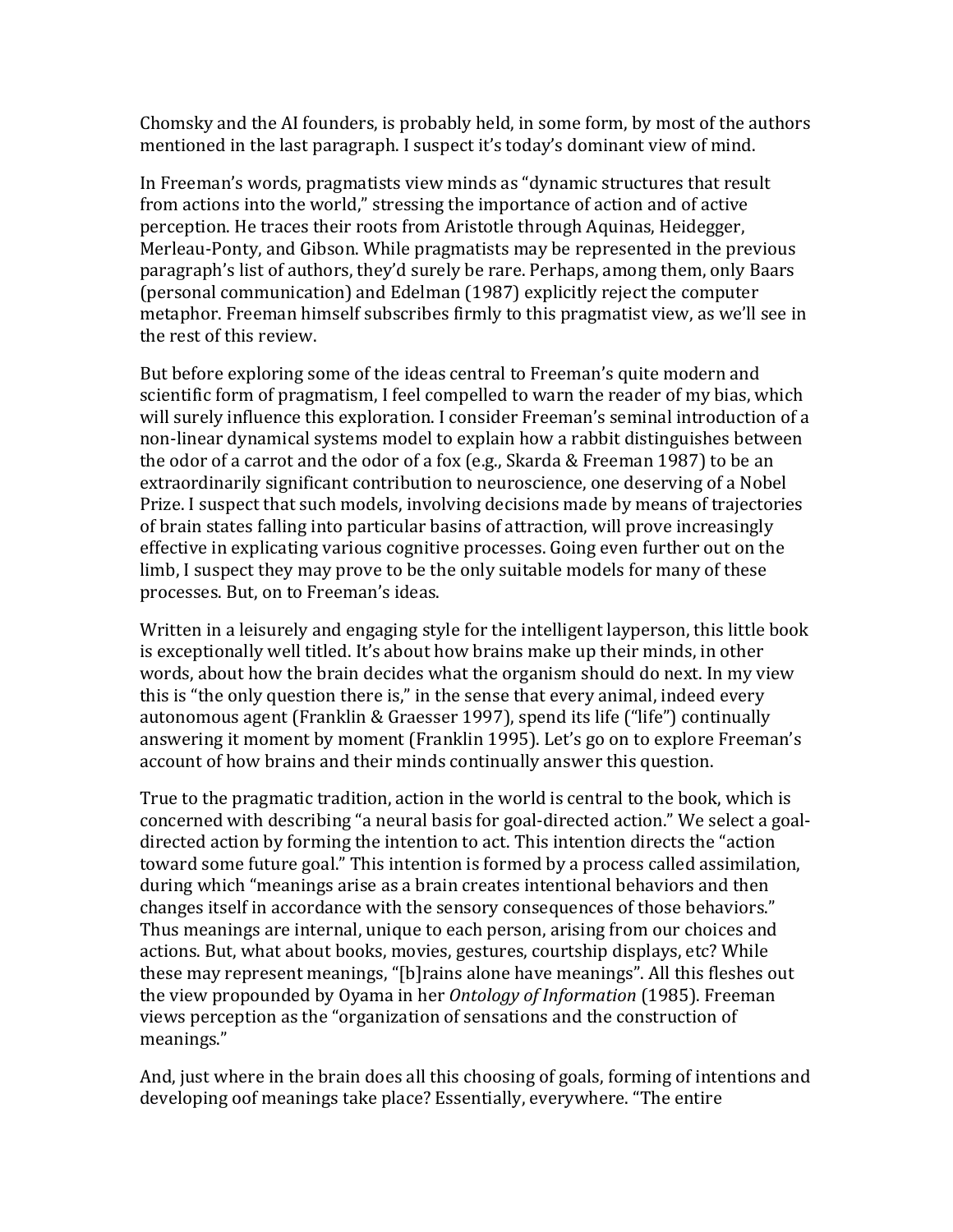hemisphere constructs goal states..." "...I propose that every neuron and every [local domain of cortex] participates in every experience and behavior, even if its contribution is to silence its pulse train or stay dark in a brain image." Or more technically, "[m]eaning emerges in sequences of global [amplitude-modulation] patterns of oscillatory neural activity coordinating the neuropil of an entire cerebral hemisphere."

Without backing off of this global pattern hypothesis, Freeman does pay particular attention to the role of the limbic system. "The limbic system is essential for all intentional actions, including perception and most forms of learning." "...the limbic system is the principal director of action in space-time." "...these pathways [between primary sensory areas] help to shape what I call global activity patterns, which occupy the entire forebrain, but that the most significant aspect of limbic architecture is the multisensory convergence in the entorhinal cortex, followed by spatial localization of events and temporal sequencing of them in the hippocampus, which is required by other areas to form multisensory perceptions, or Gestalts, and to learn, remember and recall them."

Early in the book, Freeman gives the reader a preview of "ten building blocks that allow us to understand how neural populations sustain the chaotic dynamics of intentionality..." Here are two examples, chosen to be more understandable in light of what has already been said here:

7. The embodiment of meaning in amplitude-modulation patterns of neural activity, which are shaped by synaptic interactions that have been modified through learning  $(Figure 14)$ .

10. The formation of a sequence of global amplitude-modulation patterns of chaotic activity that integrates and directs the intentional state of an entire hemisphere  $(Figure 18)$ .

Based on the results of a half-century of research in Freeman's laboratory at UC Berkeley, "[these building blocks are heavy and difficult to grasp, but they are essential for understanding how brains make up their minds." The rest of this small book is essentially devoted to the leisurely explication of these ten building blocks.

Based on at least some of these building blocks, computational models of Freeman's theories, called K-sets, were constructed by Freeman (1975) and extended by Kozma (2001, Kozma et al 2003). These exceedingly complex and recursive neural network models have been successfully applied to classification problems (Kozma & Freeman 2001), and are being applied to robot navigation. None of this is mentioned in the book.

Moreover, Freeman continues to make up his mind in new directions. He now sees "meaning" as existing not in brains (Freeman  $&$  Rogers 2003), but in the interactions of individuals with the world and among themselves, so that he replaces his prior use of the word "meaning" with the word "knowledge".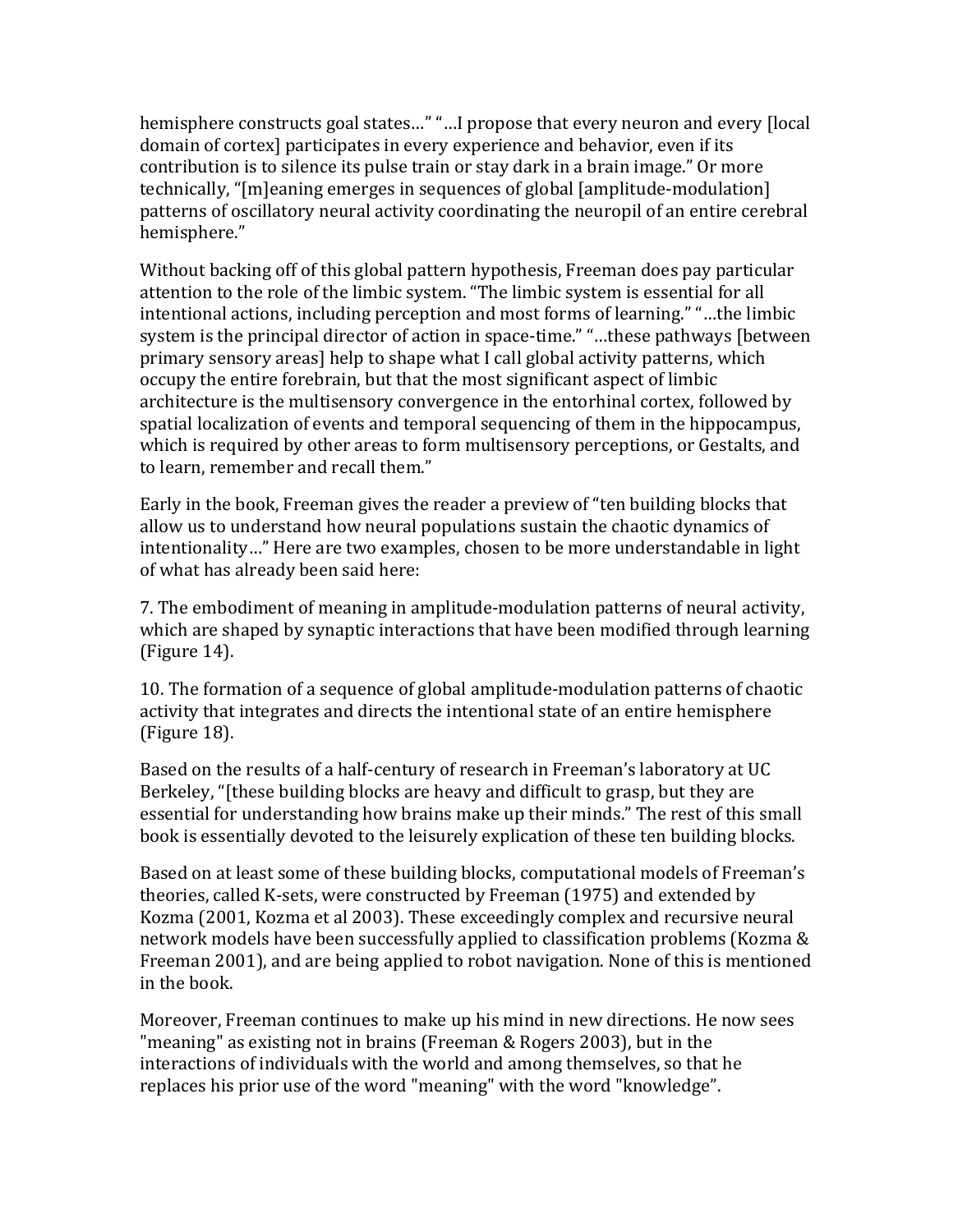This little book is exceedingly well written with carefully chosen examples and helpful analogies to ease the way of the reader. Still, I found the going tough in places, even on second reading, due to the technical nature of the subject and the intricacies of the interactions described. Was it worth the effort? Absolutely! Though I've read, enjoyed, and profited from each of the books on mind and brain mentioned in an early paragraph above, had I to pick only one to recommend, it would surely be Freeman's. It's a must read for anyone who seriously wants to understand how brains make up their minds.

## **References**

Baars, B. J. 1997. *In the Theater of Consciousness*. Oxford: Oxford University Press.

Chalmers, D. J. 1996. *The Conscious Mind*. Oxford: Oxford University Press.

Damasio, A. R. 1999. *The Feeling of What Happens*. New York: Harcourt Brace.

Deacon, T. W. 1997. *The Symbolic Species*. New York: Norton.

Edelman, G. M. 1987. *Neural Darwinism*. New York: Basic Books.

Edelman, G. M., and G. Tononi. 2000. A Universe of Consciousness. New York: Basic Books.

Franklin, S. 1995. *Artificial Minds*. Cambridge MA: MIT Press.

Franklin, S., and A. C. Graesser. 1997. Is it an Agent, or just a Program?: A Taxonomy for Autonomous Agents. In *Intelligent Agents III*. Berlin: Springer Verlag.

Freeman, W. J. 1975. *Mass Action in the Nervous System*. New York: Academic Press.

Freeman, W. J., and L. J. Rogers. 2003. A neurobiological Theory of Meaning in Perception Part V: Multicortical Patterns of Phase modulation in Gamma EEG. *International Journal of Bifurcation and Chaos* 13:2867-2888.

Humphrey, N. 2000. *How to Solve the Mind-Body Problem*. Bowling Green, OH: Imprint Academic.

Kozma, R. 2001. Fragmented attractor boundaries in the KIII model of sensory  $information processing$  — Evidence of Cantor encoding in cognitive processes. *Behavioral and Brain Sciences* 24:(820-(821.

Kozma, R., and W. J. Freeman. 2001. Chaotic Resonance - Methods and Applications for Robust Classification of Noisy and Variable Patterns. *International Journal of Bifurcation and Chaos* 11:1607-1629.